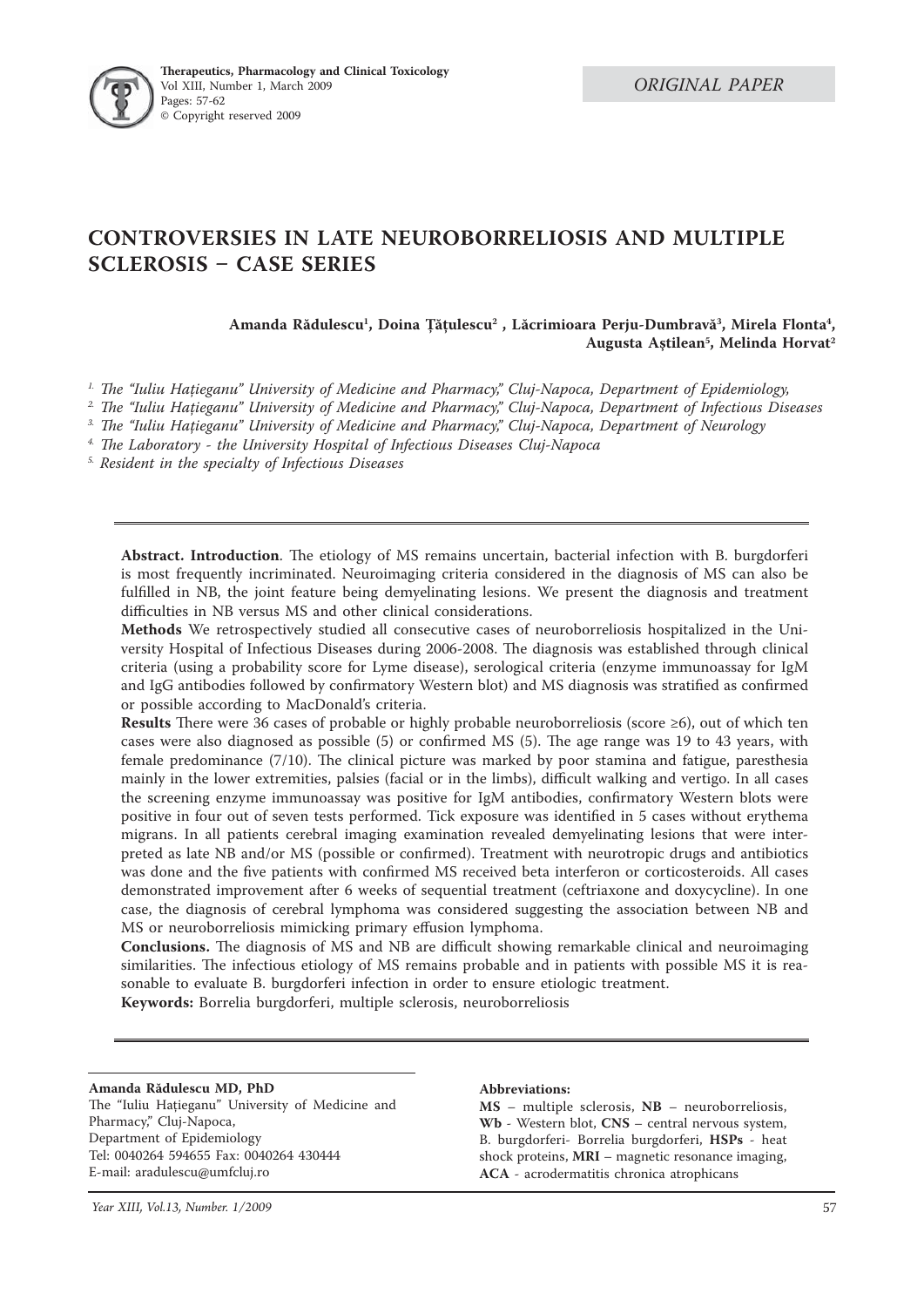# **Premises upon causal association between chronic neuroborreliosis and multiple sclerosis**

The etiology of MS, autoimmune demyelinating The etiology of MS, autoimmune demyelinating<br>disease of the CNS remains unknown but is believed to involve 3 factors: genetic vulnerability, environmental exposures (pathogen triggers) and the development of pathologic host immune response directed against CNS (9). Afflicting adolescents and young adults (age range 15-50 years), the chronic disease often takes a disabling course and there is neither prevention nor a cure for MS. The infectious etiology was presumed by Pierre Marie from 1884 and it was experimentally proved by Adams in 1925 (rhesus monkeys). Gabriel Steiner demonstrated the presence of microorganisms spirochetae-like in the brain tissue from patients deceased due to MS in 1952. There is evidence that cystic L-forms of *B*. *burgdorferi* may cause persistent infection including MS. These cystic forms present as argyrophilic granules and are considered to be starvation forms of the spirochaetes. In 2001, Brorson *et al.* isolated cystic structures originating from spirochetes in 8 out of 10 Norwegian MS patients by means of immunofluorescence and in all 10 patients by transmission electron microscopy. The cysts of the MS patients exhibited positive reactions to anti-borrelia antiserum and, after culturing, curved spirochaetelike bacteria emerged and could then be propagated. The authors demonstrated the first three Koch's postulates and also observed that transformation of the *B. burgdorferi* into cystic forms occurred invariably after inoculation in the cerebrospinal fluid (CSF) [5]. Besides fundamental studies there is epidemiological correlation between borreliosis and MS. Worldwide, MS prevalence parallels *B. burgdorferi* sensu lato endemicity. The frequency of NB and MS decreases from the 37°C latitude to the Equator and their spread to regions where previously never described was related to the routes of the migratory seabirds. The speculation is that in America and Europe, the birth excesses of those individuals who later in life develop MS exactly mirror the seasonal distributions of *B. burgdorferi* transmitting *Ixodes* ticks at the time of birth. The geographical gradient almost demonstrating the absence of MS between the tropics where treponematoses are frequent can be explained by different expression of the HSPs. These proteins protect bacteria against temperature fluctuations and also activate the host immune defenses. *Treponema*, being an exclusively human pathogen, could afford to delete the capacity of heat shock resistance while

*Borrelia* spp. should be adapted to a broad range of changes in temperature by expressing HSPs. *B. burgdorferi*, intracellular pathogen, sequesters cytosolic HSP 90 and other HSPs therefore, not surprisingly, auto-antibodies can be demonstrated against HSP during such infections as well as in patients with MS. The inflammation mechanisms in autoimmune disorders are similar to those from chronic diseases. The immune response is not able to remove the offending agent; auto-antigens are released from damaged tissues thus amplifying the auto-aggressive response. The CNS contains numerous candidate auto antigens among which myelin basic protein and members of the HSP family are worth mentioning, HSP 70 being involved in myelin folding. Inflammatory demyelination during the evolution of MS increases the permeability of the blood brain barrier and is followed by a focal infiltration of lymphocytes around small blood vessels in the brain; these inflammatory cells might be a reaction against infectious antigens. The cerebral tissue has a deficient capacity for initiating a primary immune response and clearance of intracellular pathogens favoring chronic or relapsing neurological infections. Worse, CSF contains nutrients and less than 1% of complement and circulating antibodies therefore most of the plaques are periventricular although any part of the CNS can be affected  $[5, 9, 20, 22]$ .

The MS diagnosis is far from being simple, besides asymptomatic forms, based on autopsy studies  $(-20\%)$ , the most common clinical forms are relapsing remitting type (55% of overall MS) and 10% are primary progressive. Symptoms suggestive of MS are: relapses and remissions, onset between ages 15 and 50, long lasting paresthaesia of arm and leg, diplopia, ophtalmoplegia, vision loss, subacute motor deficit, gait disturbance, vertigo, Lhermitte's sign, fatigue  $[14,17,22]$ . To increase the specificity of diagnosis and to minimize over diagnosis laboratory criteria are used: magnetic resonance imaging, evoked potentials and CSF analysis. Conventional MRI techniques detect white matter lesions in 90% of the cases: T2 hyperintense (with no specificity), T1 hypointense (greater damage) and gadolinium contrast enhancing lesions (focal current disease activity). MRI is very sensitive and specific for predicting evolution to clinically definitive MS but it is difficult to explain why severe lesions remain (sometimes) without clinical symptoms [14,17]. In the CSF the most important is immunoglobulin analysis: IgG index and detection of oligoclonal bands (subsets of antibodies against unknown an-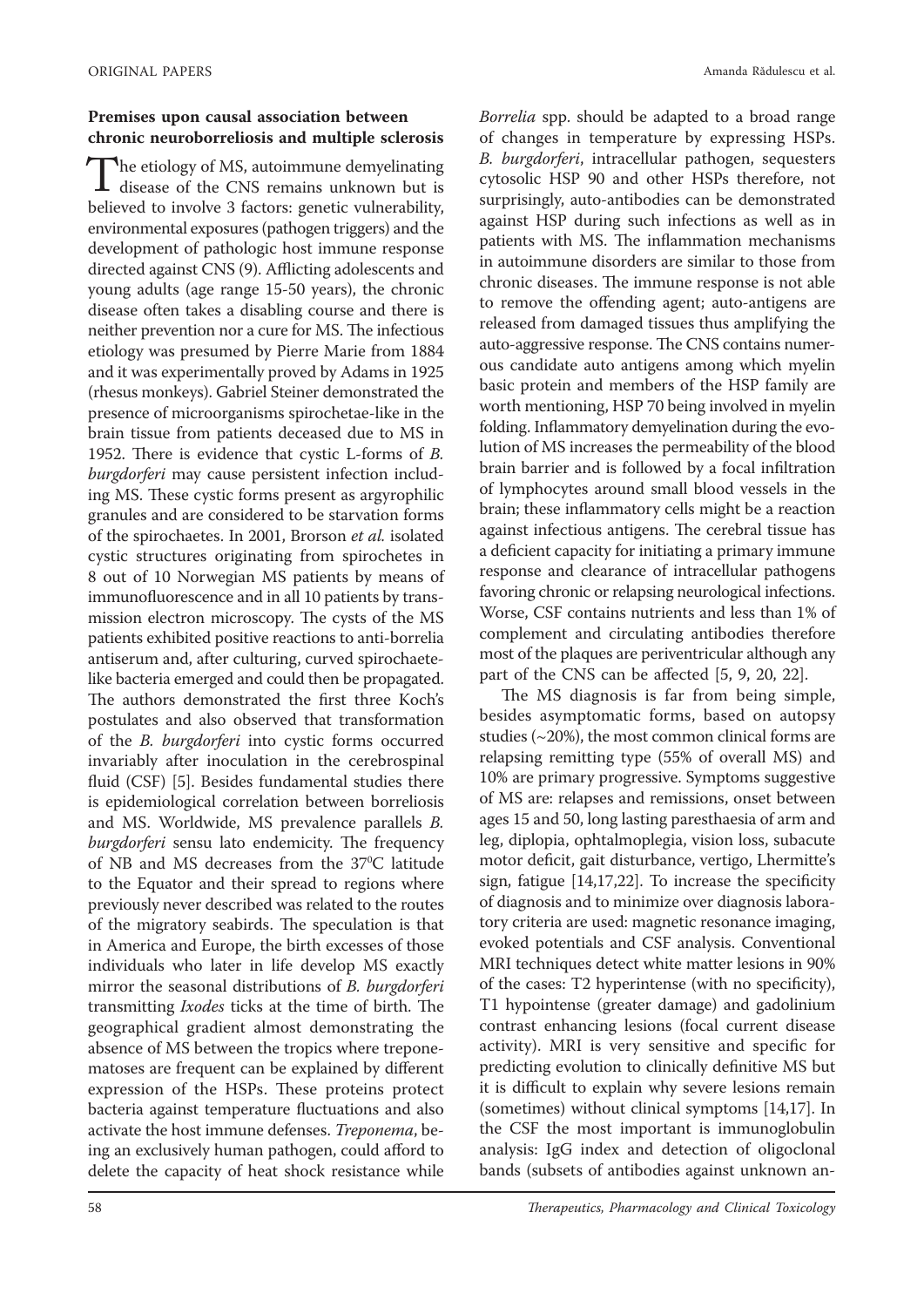tigens that might be the result of chronic viral or bacterial infections). Visual evoked potentials test is used to detect abnormal CNS function. Poser and MacDonald's diagnosis criteria and Barkhof's criteria applied in clinically isolated syndrome allow the diagnosis of definite or probable MS [17,19]. Differential diagnosis includes: autoimmune disorders, neurosarcoidosis, ischemic lesions, thromboembolic events, vasculitis, postinfectious or vaccine-associated encephalomyelitis and NB. Confirmatory diagnosis is mostly clinical (two or more attacks with 2 or more objective clinical lesions); probable MS combine one or two attacks with additional data [5,9,14,17,19]. It is known that persistent viral or bacterial infection triggers and amplifies autoimmune disorders. Among bacterial infections *B. burgdorferi* sensu lato was considered related to SM. The persistency and the ability to escape or to suppress the immune response have many explanations:

other spirochetal diseases, *B. burgdorferi* infection manifests in stages with relapses and remissions. **Early disease** occurs in less than 80% of infected individuals, 4 days after exposure (3-32 days), erythema migrans is characteristic. Small ticks (*Ixodes scapularis*), minimal or atypical lesions might not be observed. Hematogenous dissemination of *B. burgdorferi* sensu lato to the nervous system, joints, heart or other skin areas may give rise to a wide spectrum of clinical manifestations. **Late borreliosis** may develop among some untreated patients months to a few years after tick-transmitted infection. The major manifestations of late borreliosis include arthritis, late NB (peripheral neuropathy or encephalomyelitis) and ACA. While Lyme arthritis is the most common late manifestation of LB in North America, ACA appears to be the most common manifestation of late borreliosis in Europe [1, 8, 24] (table I).

|                                             | <b>Early NB</b>                               | <b>Late NB</b>                                                           |
|---------------------------------------------|-----------------------------------------------|--------------------------------------------------------------------------|
| Onset                                       | Acute                                         | Latent                                                                   |
| Central nervous system<br>manifestations    | Acute meningitis<br>Acute encephalomyelitis   | Lyme encephalopathy<br>Encephalomyelitis                                 |
| Peripheral nervous system<br>manifestations | Radiculoneuritis<br>Cranial nerve involvement | Chronic radiculoneuropathy                                               |
| <b>CSF-pleiocytosis</b>                     | 75-80%                                        | Only in 5% of CNS manifestations and absent in<br>peripheral neuropathy  |
| <b>Positive serology</b>                    | 80-90%                                        | > 50% in CNS manifestations, rarely positive in<br>peripheral neuropathy |
| <b>Treatment results</b>                    | Excellent                                     | Variable                                                                 |

**Table I** Characteristics of early and late borreliosis

- genetic diversity and differential expression of the antigens that spirochete express in mamalian hosts (OspC, other gene products – VlsE),
- production of a protective layer (e.g. a capsule as that seen in *T. pallidum*);
- producing cystic forms (L- forms),
- inducing incomplete or modified immune response,
- presence of pathogenic factors allowing immune evasion: motility, host proteases used for invasion, deleterious activity on neutrophil function, differential expression of the Toll-like receptors, breaking through barriers (e.g. brain barrier etc.) [16,18].

The diagnosis of the early disease is clinical since erythema migrans is the hallmark of Lyme borreliosis. In late disease no laboratory test is validated to definitely confirm the diagnosis. As

Chronic borreliosis and its treatment differ substantially from the diagnosis and treatment of other infectious diseases. The diagnosis is often based solely on clinical judgment rather than on well-defined validated laboratory studies. Late borreliosis diagnosis is supported by: clinical picture of at least one year, arthritis and/or neurological manifestations, active infection with *B. burgdorferi* regardless of previous treatments. Structural neuroimaging may not be relevant as many patients will have normal examination but recent prospective studies reported small areas of abnormality in the white matter similar to those seen in MS mainly if focal symptoms were present [3,11].

# **Methods**

We retrospectively studied all cases of NB hospitalized in the University Hospital of Infectious Diseases between 2006 - 2008. Diagnosis was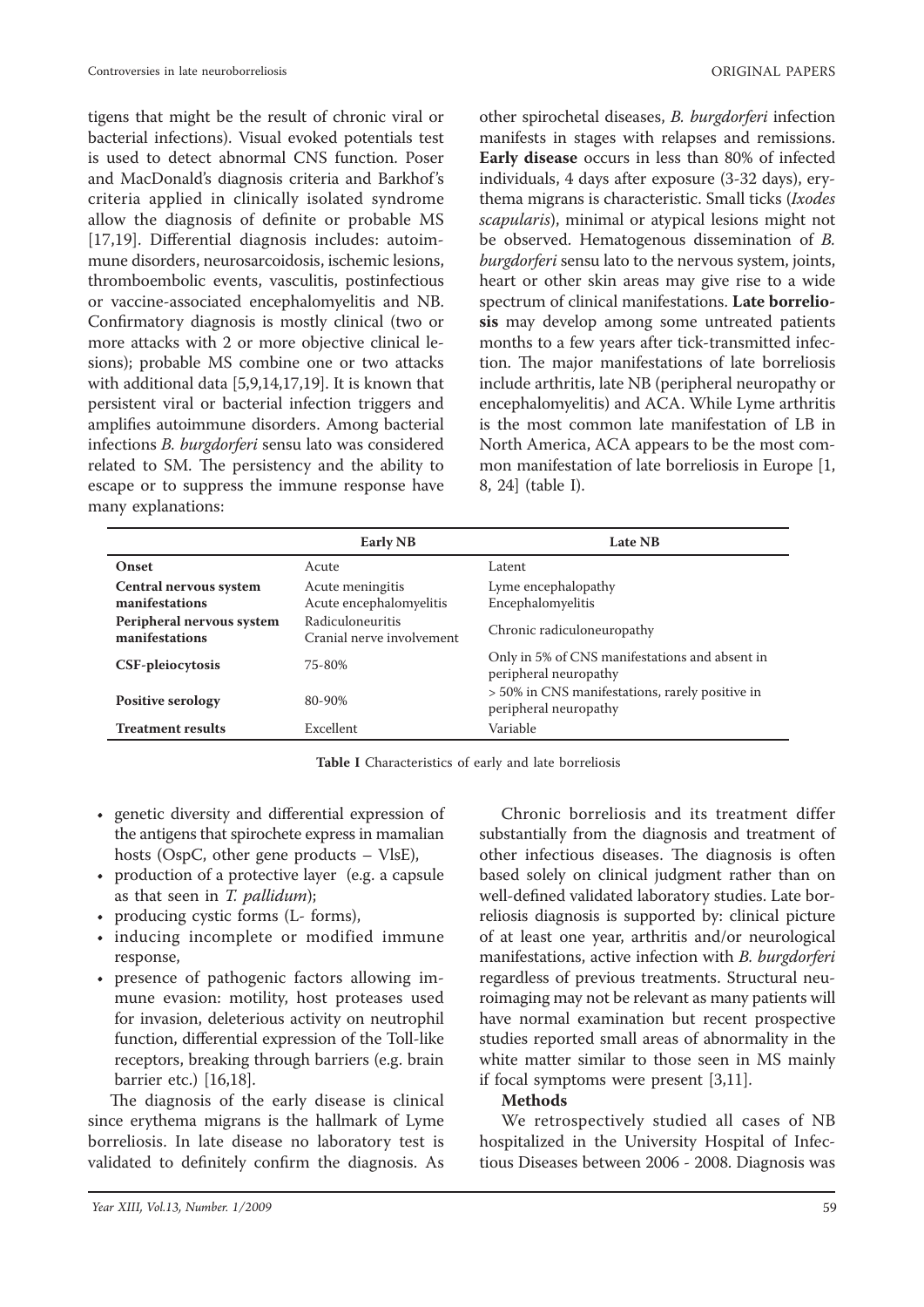based upon clinical criteria (including neurological evaluation) and serological testing (ELISA for IgM and IgG followed by confirmatory immunoblot)  $[7,13,24]$ . The immunoblotting assay was interpreted as positive for IgM if reactivity to OspC, VlsE and p39 antigens was present and as positive for IgG if reactivity to VlsE, p 83 and other antigens was present. For each case a probability score was calculated based upon exposure, clinical and serological criteria thus generating a stratified diagnosis: very probable Lyme disease with 7 or more than 7 points, probable with 5-6 points and not probable if score was 4 or less. The score includes:

| Tick exposure                                  | 1              |  |  |
|------------------------------------------------|----------------|--|--|
| History of disease suggestive for borreliosis  | $\mathfrak{D}$ |  |  |
| Systemic involvement with exclusion of other   |                |  |  |
| diagnosis                                      |                |  |  |
| - one system e.g. arthritis                    | 1              |  |  |
| - two systems, e.g. arthritis and facial palsy | 2              |  |  |
| Erythema migrans confirmed by physician        |                |  |  |
| Achrodermatitis chronica atrophicans           | 7              |  |  |
| confirmed through biopsy                       |                |  |  |
| Seropositivity / Seroconversion                | 3/4            |  |  |
| Silver stain microscopy / IFA                  | 3/4            |  |  |
| Positive cultures                              | 4              |  |  |
| Identification of Borrelia antigens            | 4              |  |  |
| Identification Bb DNA/RNA                      | 4              |  |  |
|                                                |                |  |  |

Every case of possible, confirmed MS or presenting a clinically isolated syndrome (according to McDonald's criteria and to Barkhof criteria) referred to our clinic was evaluated and the diagnosis of very probable or probable NB was established [17, 22].

## **Results**

Among the 36 cases of neuroborreliosis with probability scoring ≥6, ten were also diagnosed with possible MS (5 being coincidentally evaluated for neuroborreliosis) or confirmed relapsing remitting MS (5 MS cases diagnosed before NB evaluation). The range of age was 19 to 43 years, with female predominance  $(7/10)$ . The referral process was mainly from neurology wards. The diagnosis of late NB was sustained by: tick exposure (found in 5 cases, none with erythema migrans, 1 to 11 years before the onset of neurological disease). The clinical picture consisted of: fatigue, poor stamina, long lasting paresthaesia of arm and leg (all cases), subacute motor deficit (arm or leg or facial palsy in 6 cases), vertigo (3 cases), extrapyramidal syndrome (one case), chromatic visual disturbance (one case), transient sphincter control disorder

Amanda Rădulescu et al.

and one without any objective neurological signs. In all cases immunoassay testing was positive for IgM and negative for IgG (except one case with both tests reactive). Confirmatory WB was not always available, there were four confirmed cases among seven tested. In three cases diagnosed with possible MS, cerebrospinal fluid was analyzed and did not show specific modifications. In all cases neuroimaging demonstrated the presence of one or more brainstem lesions: hyperintense on T2 MRI and FLAIR (fluid-attenuated inversion recovery), hypointense on T1 MRI found periventricular, in the white substance, frontal lobe and in the pons, oedema was never present. We present the case of a 43-year old woman with documented tick exposure without erythema migrans occuring in 2006. In January 2008 she was diagnosed with MS and treatment with metilprednisolon was initiated due to coexisting autoimmune tiroiditis. At the first admission the clinical picture consisted of fatigue, motor deficit in the left body. Serology was positive for IgM Wb confirmed and she presented numerous MRI lesions. She was treated twice with ceftriaxone 21 then 14 days, respectively followed by doxycycline. In November 2008, after antibiotic treatment she was asymptomatic despite important cerebral lesions. One of the lesions looked remarkably similar to primary CNS lymphoma. Epstein-Barr virus infection with IgM VCA was also detected (Figure 1, 2, 3).



60 *Th erapeutics, Pharmacology and Clinical Toxicology*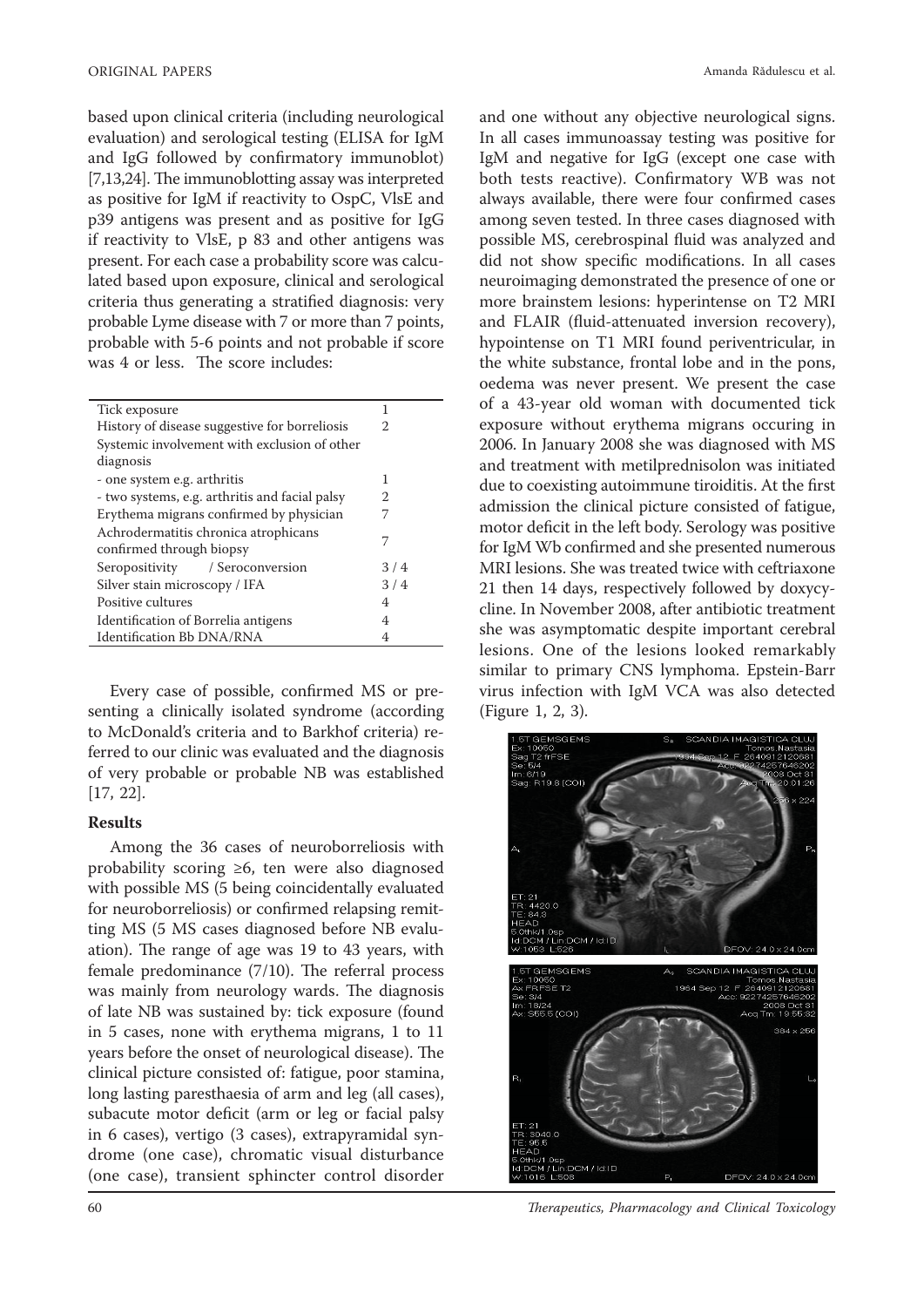

**Figure 1, 2, 3 MRI (October 2008)** - Multiple round and oval-shaped lesions of different sizes, hyperintense in T2 and FLAIR present in the white matter and around the lateral ventricles. Some lesions in the white matter conflate in plaques. Ventricles are of normal shape

All cases were treated according to the last *Clinical Practice Guidelines by The Infectious Diseases Society of America* with ceftriaxon 2g/day for 21 days followed by doxycicline 100 mg/day for 21 days. Treatment was well tolerated except the case mentioned before who presented billiary sludge during the last cure interrupted after 14 days. In all cases neuroprotective adjunctive therapy was considered: group B vitamins, Q10 coenzime, piracetam and in the five confirmed MS cases either beta interferon or metilprednisolon were used. All cases improved during hospitalization: better stamina, less muscular weakness and paresthesia, more vigorous walking and no vertigo.

## **Discusions**

The confirmation of late NB is difficult because specific criteria may be lacking: absent or minimal CSF modifications, tick exposure and erythema migrans might be absent. Culture of *B. burgdorferi* is sensitive only in cutaneous infections and it is not routinely used, PCR technique of blood is not well standardized therefore not recommended and detection of antibodies is not essential since seronegative patients with borreliosis are frequently mentioned. The diagnosis is often based on clinical judgment rather than on well defined clinical and validated laboratory criteria  $[8,13,24]$ . The most important for the diagnosis of MS are also clinical criteria being the first joint feature to late NB. MS is an autoimmune demyelinating disease and the counterpoint of the presence of *B. burgdorferi* infection demonstrated by serology is false positivity but in any of our cases no positivity was encountered for syphilis or other serologic examinations.

We have to mention that the inclusion of the 41 and 58kDA band as one of the specific bands was introduced in our clinic only in 2008. Line blot assays have a higher sensitivity especially for IgM antibodies: 73,8% compared to 40% Western–blot [1,24]. In all cases EIA was positive for IgM, being confirmed through immunoblot test in 4 of the 7 tests performed. This is in contrast with Agosta's results that found IgG seropositivity (with WB confirmation) in all cases of late NB with neuroimaging indistinguishable from MS [7]. IgM positivity might be speculated as being a mark of active infection. Since mainly in Europe there is great concern towards seronegative late Lyme disease a new scoring system of the WB test was revisited with increase in sensitivity (total number of bands, specific bands, their intensity and 41kDa band presence) [13]. Our suggestion is that the limits of WB test might explain some discordant enzyme immunoassay vs. WB. The MRI is considered as being essential in MS diagnosis but, in NB, structural and functional neuroimaging is in assessment. Occult modifications in white and grey matter are present in patients with NB demonstrating the tissue damage: small hypointense lesions in T1, hyperintense on T2 and fluid-attenuated inversion recovery (FLAIR) being hyper or hypometabolic in functional MRI (fluorodeoxyglucose- PET) [2,10,21]. The abnormal lesions are located in the cortex, subcortex, deep white matter, subcortical mainly in the frontal and temporal lobes and in the basal nuclei. In recent studies upon patients with NB presenting focal symptoms, neuroimaging demonstrated the presence of multiple sclerosis-like lesions. In stark contrast to what is found in MS, the measures for tissue integrity were normal in patients with NB [21]. Structural and functional MRI evaluation demonstrates the delayed resolution of white matter changes following the treatment of NB [10,12]. Triple association MS-cerebral lymphoma–NB is described as well as NB mimicking cerebral lymphoma [4,12]. In the above presented case NB is highly probable, MS was previously confirmed and the MRI lesions mimicked cerebral lymphoma as in other reports [4]. We appreciate that in the five confirmed cases of MS, relapses were linked to reactivation of the *B. burgdorferi* infection suggested by IgM positivity and the benefits of the treatment. In the other five cases of possible MS, diagnosis is challenging since the same minimal MRI abnormalities are described. Delayed resolution of cerebral tissue is observed in NB and only repeated structural